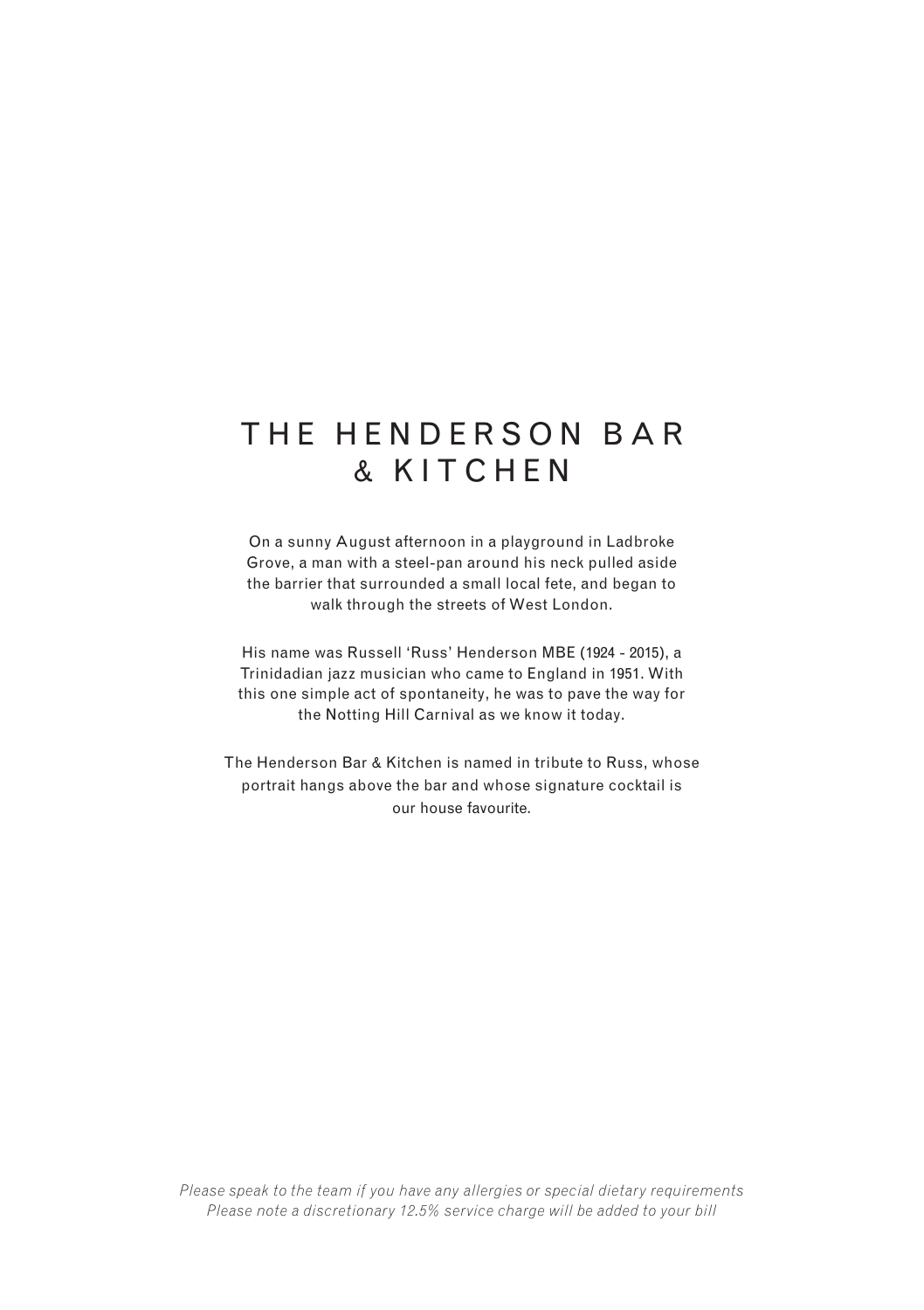### THE LASLETT COCKTAILS

#### Brit Spritz

Refreshing and balanced British spritz with Kamm & sons, a touch of elderflower syrup, prosecco and soda

12

Henderson's Rum Punch

A tribute to Russ Henderson, made with rum, traditional punch elements, and a generous splash of passion. Cheers to his portait above the bar! 13

The Laslett Champagne Cocktail

Served with St Germain elderflower liquor, brown sugar and topped with house champagne

15

Strawberry Fields

Made with the Fab Four ingredients: strawberries, lemon juice, Sipsmith vodka and Prosecco

12

Spiced Piña Colada

Our take on the classic with the added flavour of our signature mix of spices

13

Amaretto Rhubarb Sour

This rose-coloured drink pairs gin with a homemade rhubarb syrup, a touch of lime and egg white

13

Pembridge Rose Garden

Sipsmith gin, citrus and rose shaken with egg white and topped with lemon tonic

14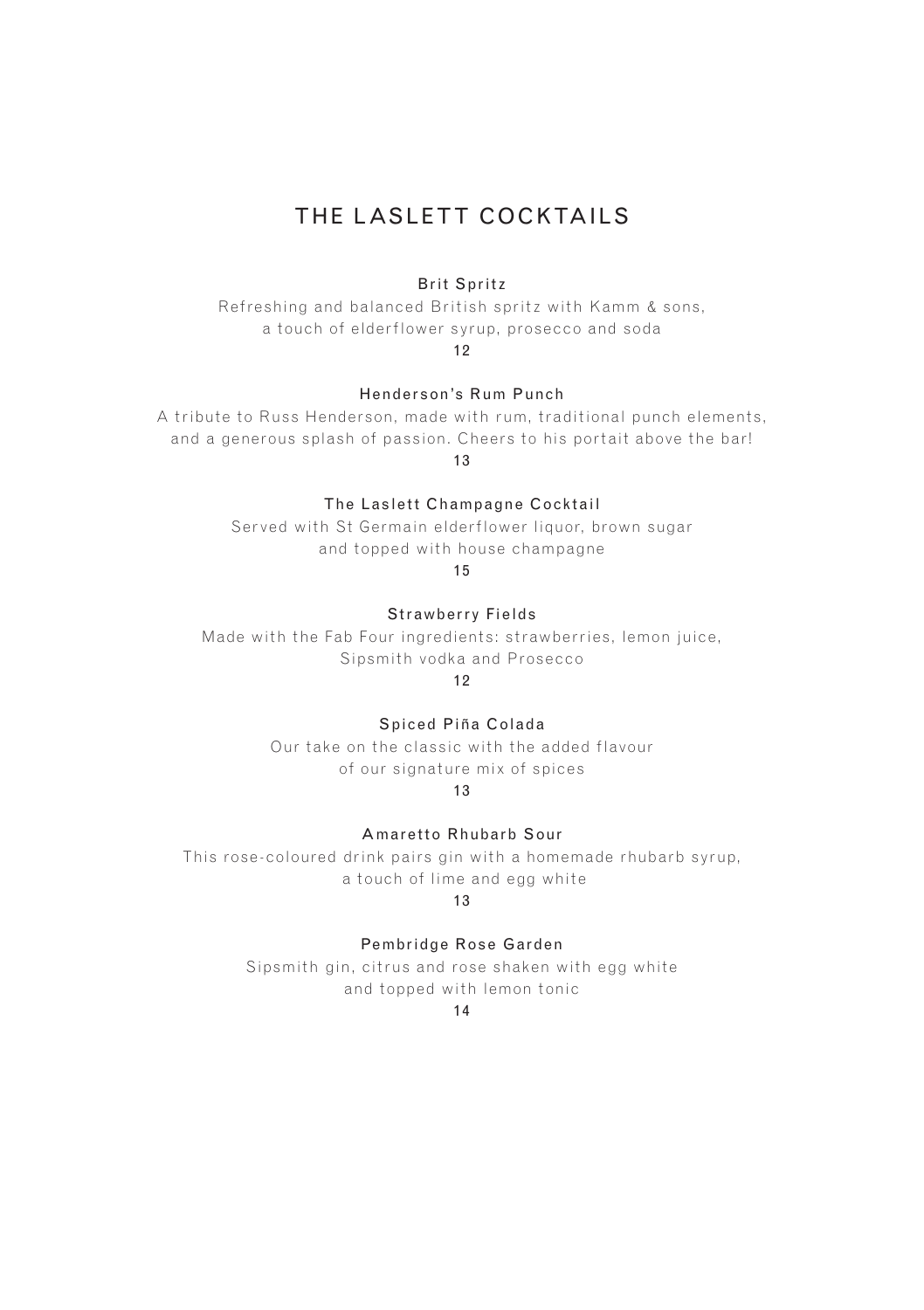## CLASSIC COCKTAILS

#### Aperol Spritz

The traditional and wildly popular Italian aperitif cocktail, with prosecco a splash of soda and a slice of fresh orange 12

#### Paloma

Tequila, pink grapefruit and lime juice & soda water - a mexican classic 13

#### Martini

Shaken or stirred, made with gin or vodka, dry, wet, dirty

13

Whiskey Sour

A smooth classic that mixes Bourbon, lemon juice, sugar syrup, egg white and a few dashes of Angostura Bitters

13

Chipotle Bloody Mary

A spicy and smokey take on the classic Mary

13

Negroni

The perfect start of a night or end of a meal, equal parts of sweet vermouth, gin and Campari with an orange twist

#### 14

Espresso Martini

A classic with Vodka, coffee liqueur, syrup and a shot of espresso 14

Double measure (50ml) served your way.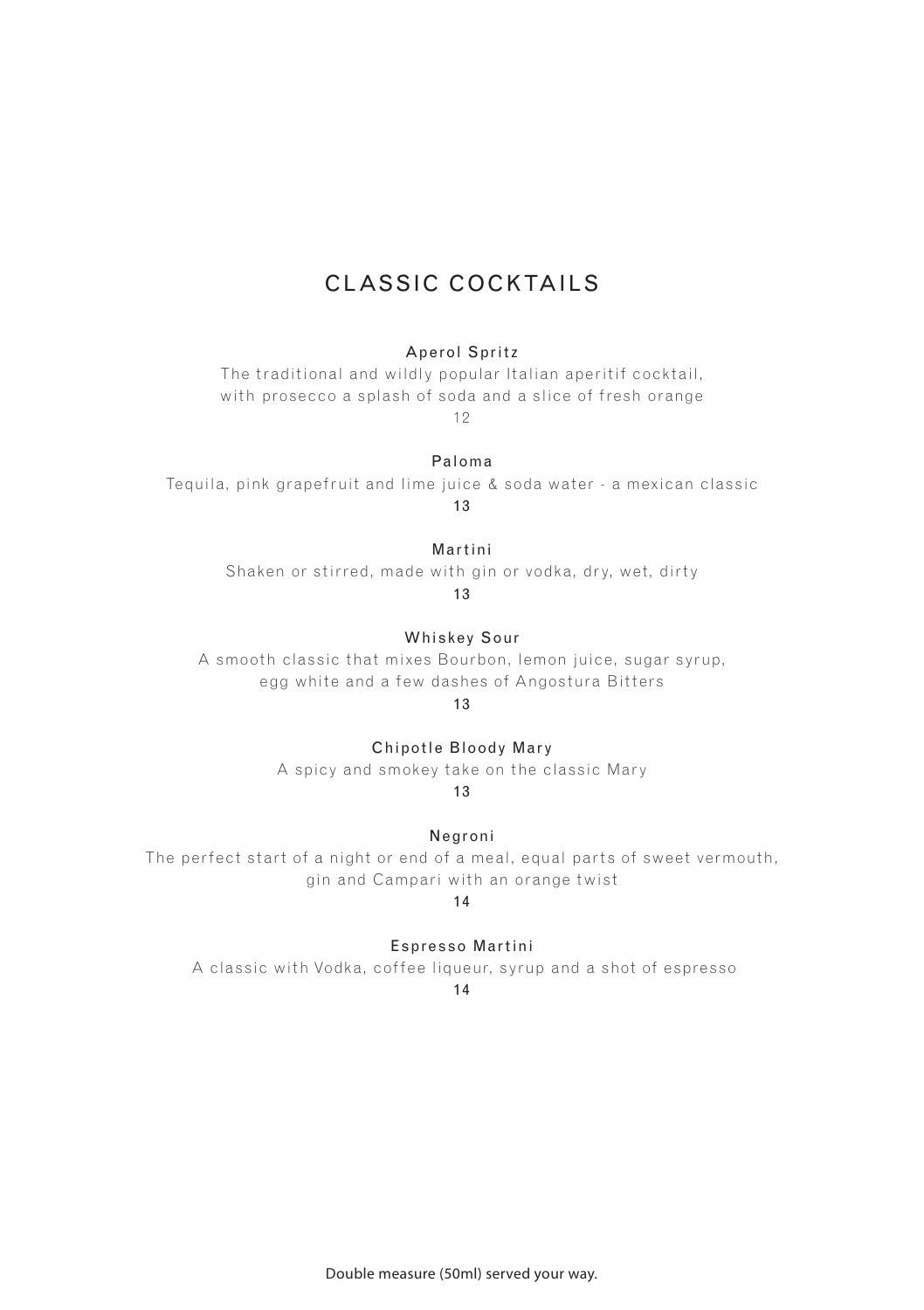## LASLETT MARGARITAS

straight up or on the rocks

Margarita

Classic tequila cocktail with fresh lime, Cointreau & syrup; a tribute to the fresh flavours of Mexico 13

Jalapeño Margarita

The classic Margarita's hotter cousin

14

Bramble Margarita The classic Margarita's fruitier cousin 14

Mezcalita Like a classic Magarita but the Mezcal gives a smokier taste 15

## SEEDLIP NON-ALCHOLIC COCKTAILS

Espresso Martini 10

> Spiced Mule 10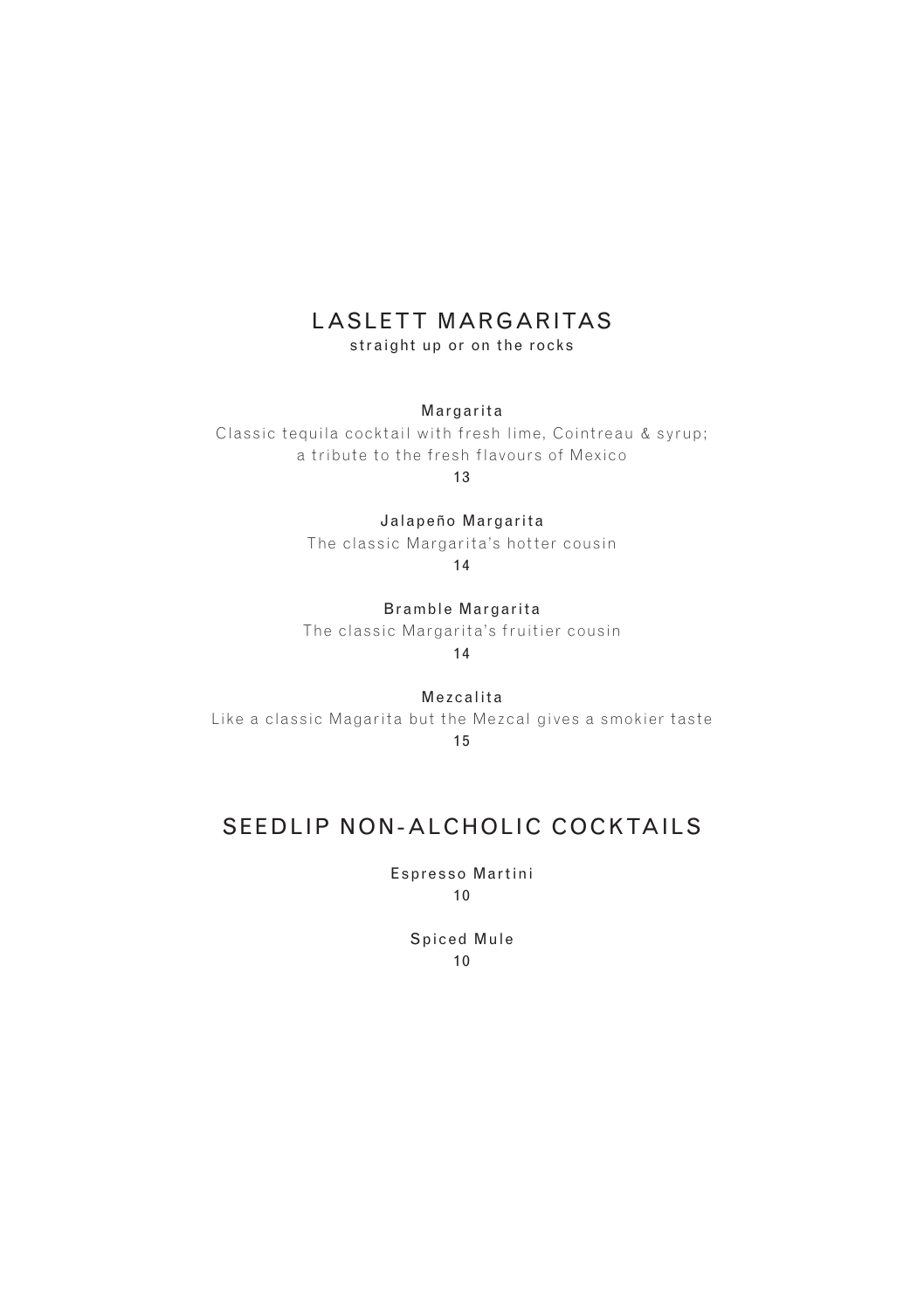#### WHITE WINE

2020 'En La Parra' Blanco Bodegas Nodus *Valencia, Spain* BOTTLE 29 GLASS 8

2020 Vinho Verde Espigueiro Casa Agricola de Compostela *Minho, Portugal* BOTTLE 32

> 2020 Pinot Grigio Vina Laguna *Istria, Croatia* BOTTLE 36 GLASS 10

2019 Riesling Trocken Qba Weingut Lehnert-Veit *Mosel-Saar-Ruwer, Germany* BOTTLE 42

2018 Dorset Chardonnay Langham Estate *Dorset, England* BOTTLE 50 GLASS 12

2020 Assyrtiko Wild Ferment Skouras *Nemea, Greece* BOTTLE 52

2020 Sancerre Chavignol Domaine Vincent Delaporte *Loire Valley, France* BOTTLE 75

2018 CHABLIS 1er Cru Vaillons Domaine Moreau-Naudet *Chablis, France* BOTTLE 90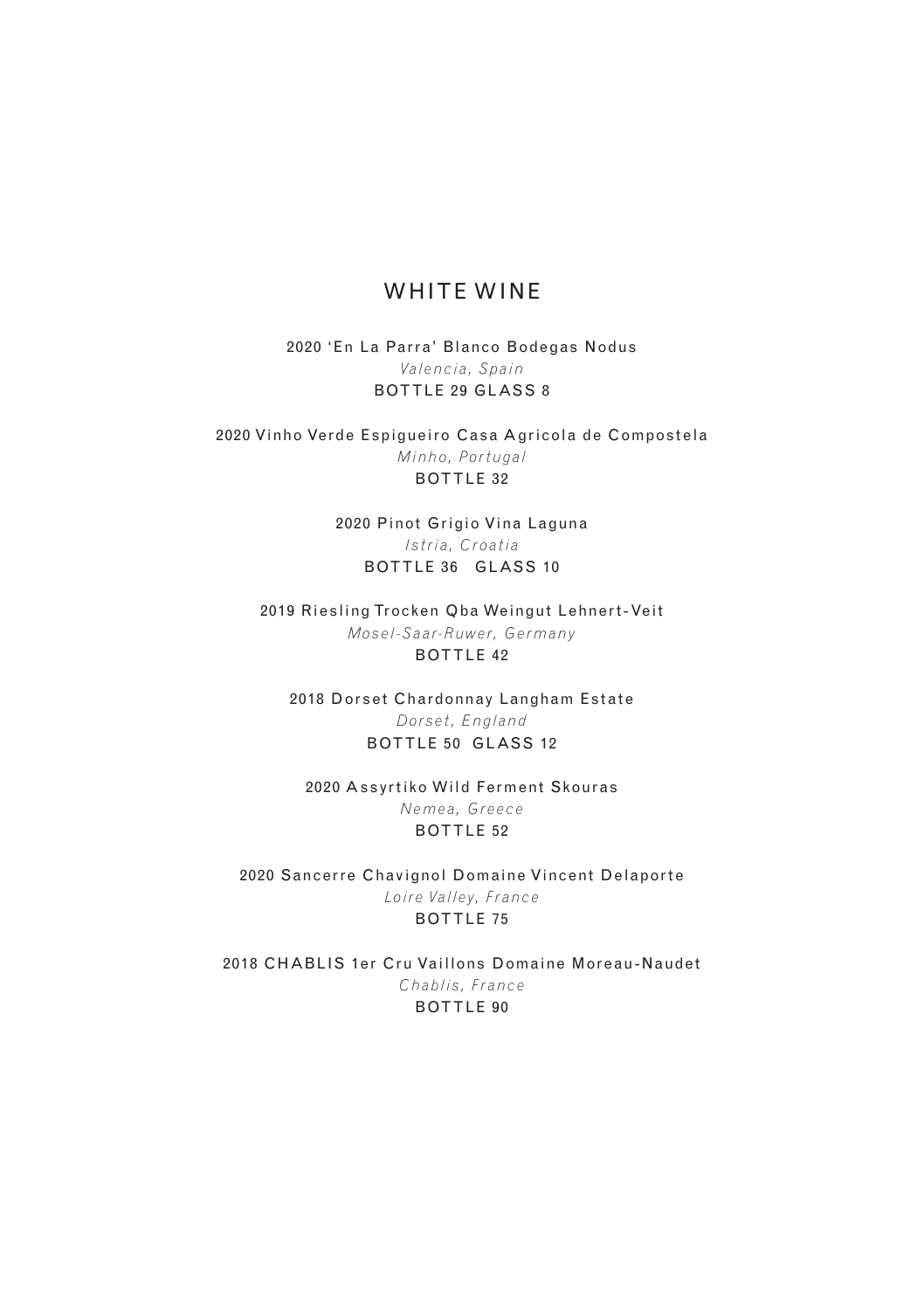#### RED WINE

2020 Chaval Bobal 'Ecologica' Bodegas Nodus *Valencia, Spain* BOTTLE 29 GLASS 8

2020 Primitivo Salento Cantine de Falco *Puglia, Italy* BOTTLE 32

> 2020 Artuke Rioja *Rioja, Spain* BOTTLE 38 GLASS 10

2018 Pinot Noir Weingut Petri *Pfalz, Germany* BOTTLE 42 GLASS 12

2019 Terre Ronde Domaine le Sollier *Languedoc-Roussillon, France* BOTTLE 44

2019 Rosso di Montepulciano Cantine Dei *Tus c a ny, Ita ly* BOTTLE 50

2019 Bugalugs Barossa Shiraz Tim Smith Wines *South Australia, Australia* BOTTLE 62

2019 Mercurey Vieilles Vignes Domaine François Raquillet *Burgundy, France* BOTTLE 80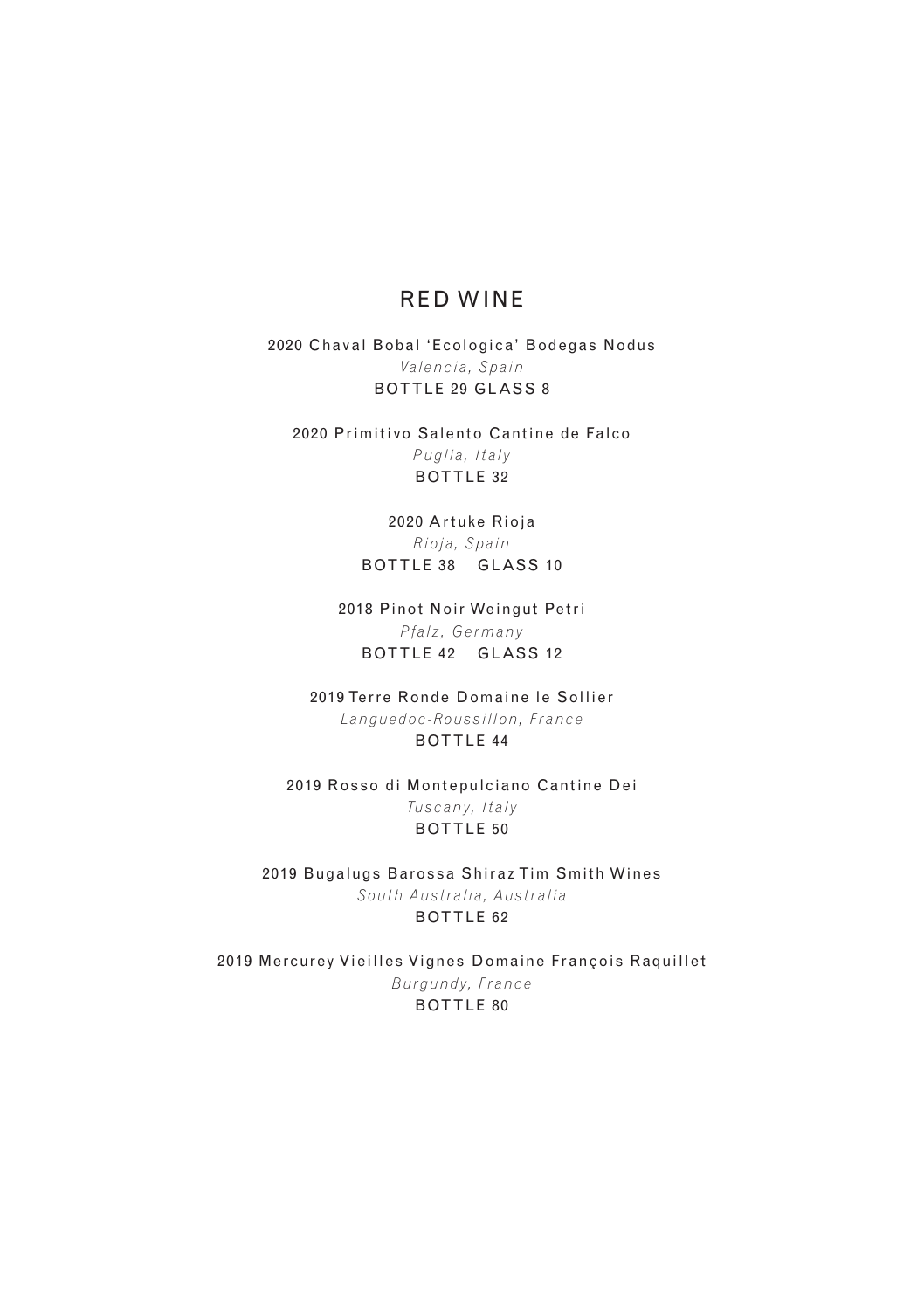## ROSÉ

2020 Grenache-Cinsault Rosé Domaine Saint Félix *Languedoc-Roussillon, France* BOTTLE 30 GLASS 8

2020 MIP\* Classic Rosé Made in Provence *Provence, France* BOTTLE 45

### BUBBLES

Langham Estate Culver Classic Cuvée Brut *Dorset, England* BOTTLE 65 GLASS 14

> 2017 Langham Estate Rosé Brut *Dorset, England* BOTTLE 80

Prosecco Treviso Spumante Brut il Follo Prosecco *Vene to, Italy* BOTTLE 38 GLASS 9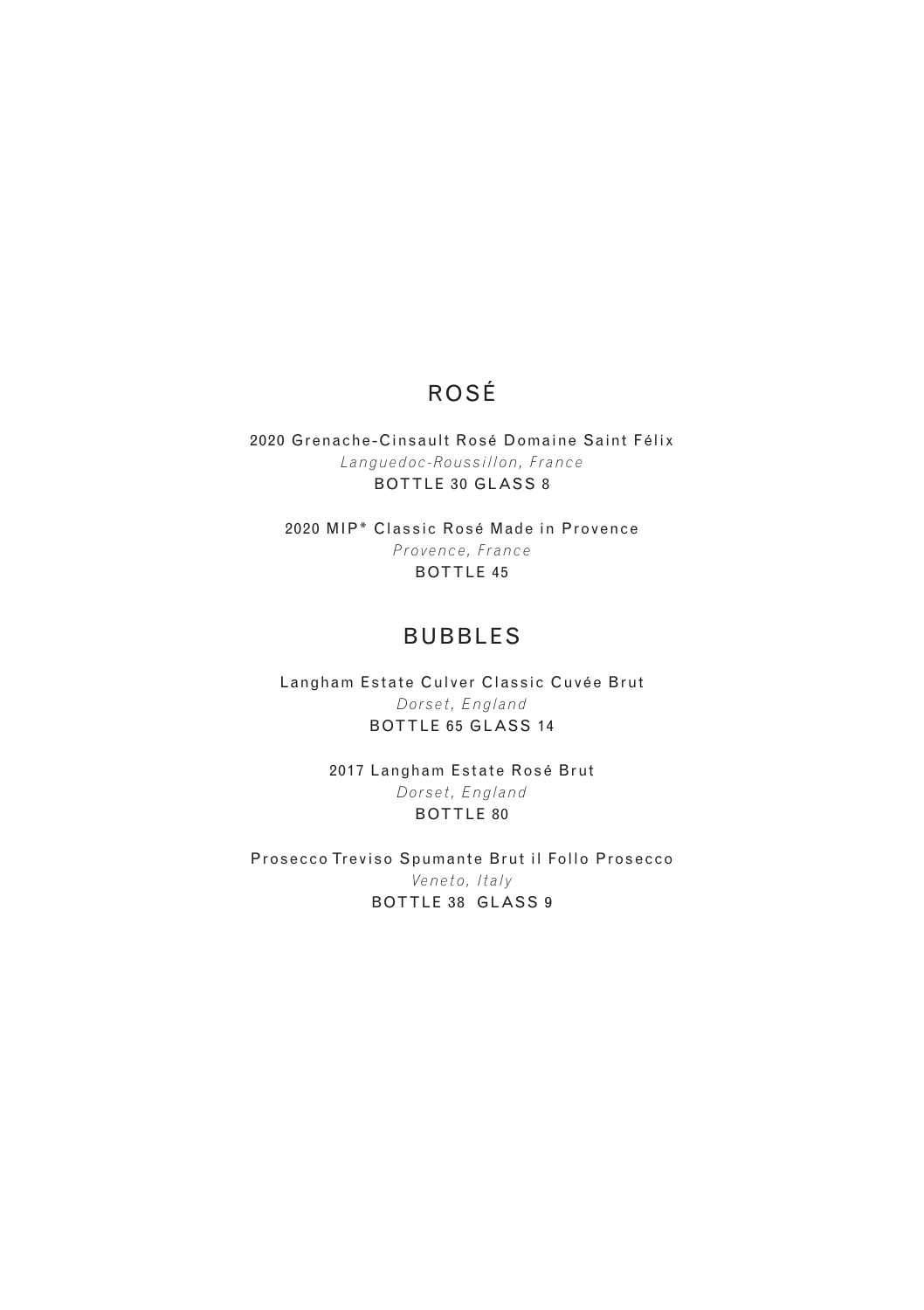## TEQUILA & MEZCAL

El Jimador Blanco 9 El Jimador Reposado 10 Patron Blanco 16 Casamigos Reposado 18 Patron Reposado 20 Don Julio Anejo 20 San Cosme Mezcal 14

> Ilegal Mezcal 15

Dos Hombres Mezcal 18

### VODKA

Kavka Vodka 9

Ketel One 10

Sipsmith 11

Belvedere 12

Grey Goose 12

### GIN

Sipsmith London Dry Gin 11 Hendrick's Gin 12 Roku Japanese Gin 12 Portobello Gin 12 Gin Mare 14 Brockmans 16 Monkey 47 18

#### RUM

Bacardi Carta Blanca  $\alpha$ Mount Gay 10

Sailor Jerry Spiced 10

> Kraken Spiced 12

Wray & Nephew Overproof White 15

Ron Zacapa Centenario 23yo 18

> Mount Gay XO 20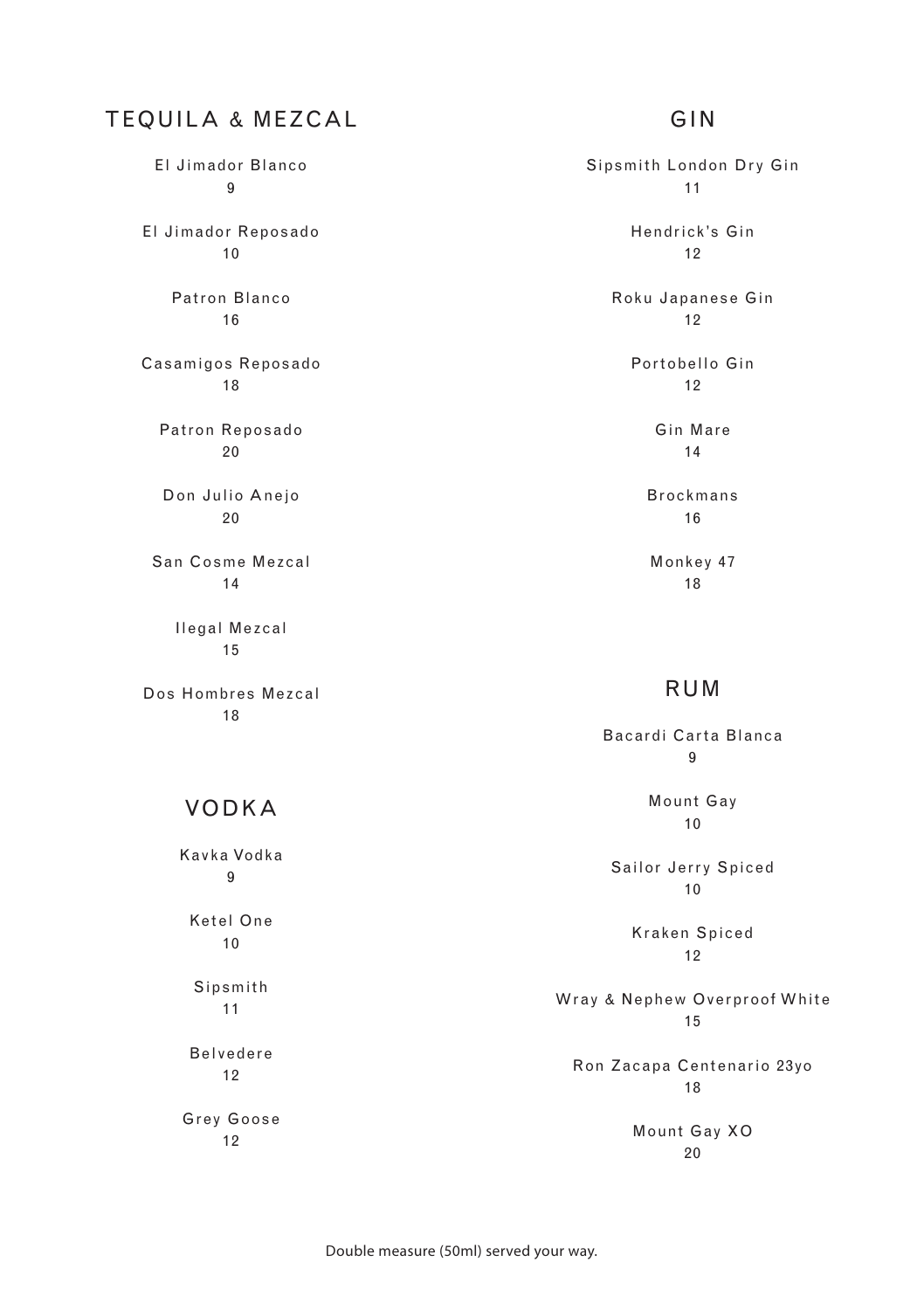### BOURBON

Four Roses Ye llow Labe l 9 Jack Daniels 10

> Makers Mark 10

> > Bullet 10

Bullet Rye 14

L&G Woodford Reser ve 12

## ARMAGNAC & COGNAC

Somerset Royal Cider Brandy 10

Baron De Sigognac 10yr Bas Armagnac 16

> Remy Martin VSOP  $20$

Cour voisier XO 30

## WHISKY

J and B 9

Johnnie Walker Black 10

Nikka From The Barrel 14

Glenmor angie The Original 10YO 16

> Laphroaig 16

Auchentoshan 12yr 18

> Dalwhinnie 18

Dalmore 15yr 20

Macallan Gold 20

Glenlivet Speyside Malt 18yr 22

> JW Blue Label 35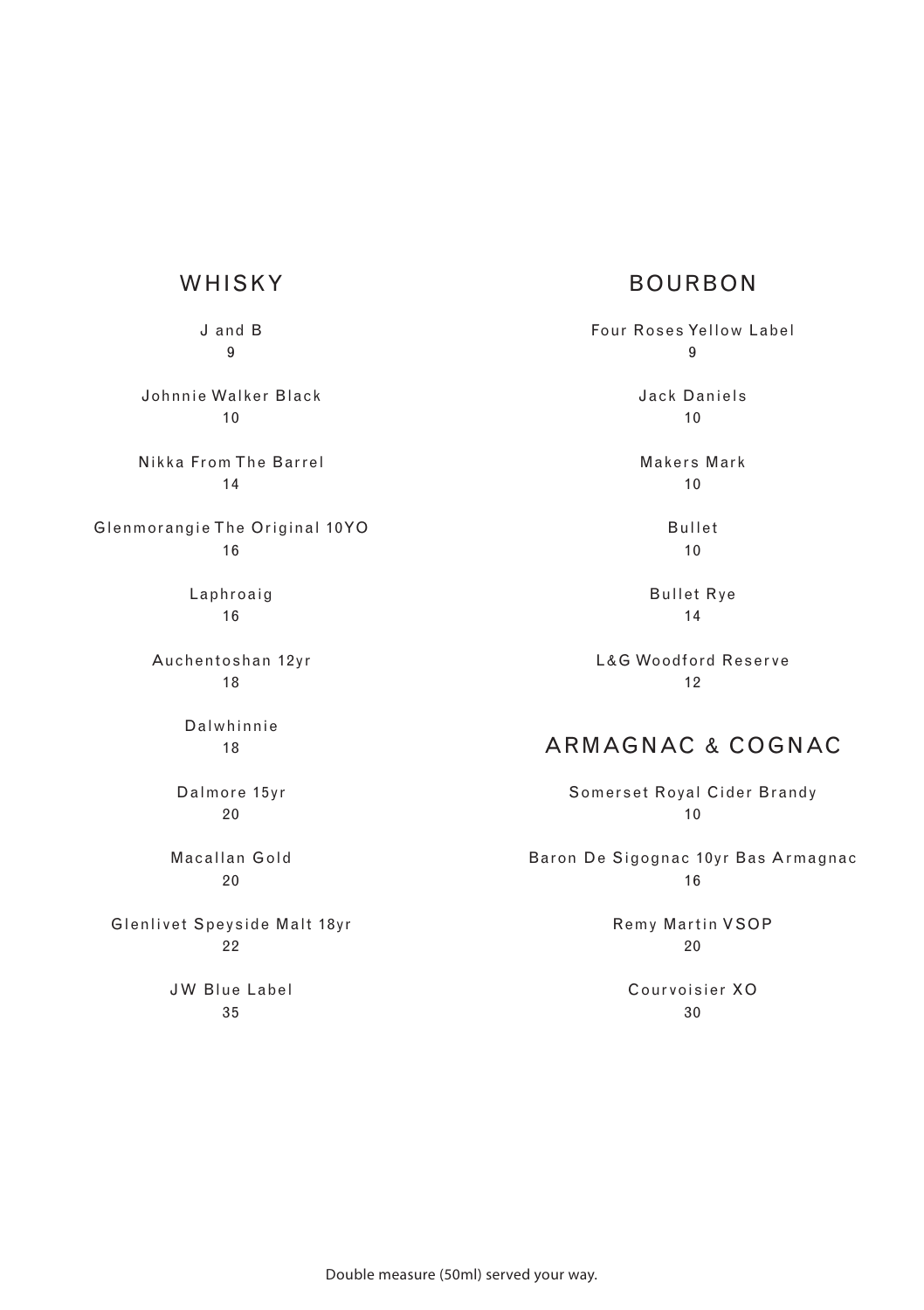### BEER & CIDER

Portobello Pale Ale 330ML 6

Por tobello London Pilsner 330ML 6

> Peroni 330ML 6

Corona 330ML 6

Aspall Cider 500ML 6

Peroni Libera Low ABV 6

### SOFT DRINKS

Mineral Water Still / Sparkling SML 3  $I$  RG 5 Coca Cola / Diet / Zero 3 Fevertree Lemonade 3 Fevertree Soda Water 3 Fevertree Tonic Water  $\overline{3}$ Fevertree Slimline Tonic Water 3 Freshly Squeezed Orange Juice 4

## COFFEE

4.5

Espresso Latte Matcha Latte Flat White Cappuccino Hot Chocolate Mocha Iced Coffee add caramel or vanilla syrup 1

#### TEA

4

English Breakfast Earl Grey Gre en Te a Peppermint Lemon & Ginger Rooibos Chamomile Iced Te a